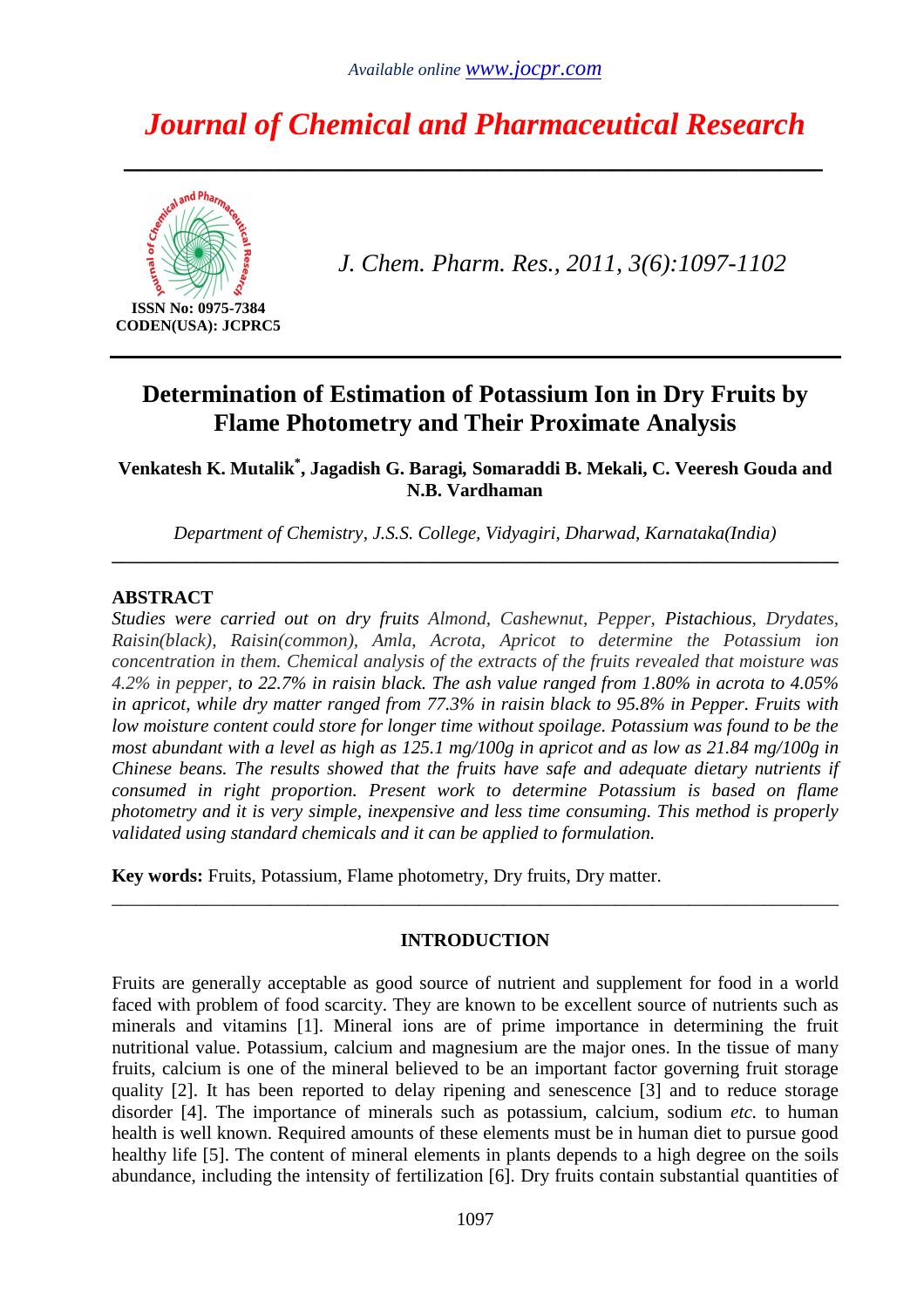essential nutrients in a rational proportion. They are excellent source of minerals, vitamins and enzymes. They are easy to digest and clean the blood and the digestive area [7]. Dried fruits retain most of the nutritional value of fresh fruits, and so are included with fresh fruit in dietary recommendations by U. S.[8] and world health agencies. The specific nutrient content of the different dried fruits reflect their fresh counterpart and the processing method (e.g. traditional dried fruits versus sugar infused dried fruit). In general, all dried fruits provide essential nutrients and an array of health protective bioactive ingredients, making them valuable tools to both increase diet quality and help reduce the risk of chronic disease. The combination of nutritional value and enjoyable taste is the reason dried fruits have been popularly considered a healthy food for millennia. Because they are naturally resistant to spoilage, easy to store and transport and relatively low in cost, dried fruits are a convenient way to increase the number of servings of fruit in the diet. One of the most important parts of prevention is good nutrition. Making sure that you regularly consume the standard recommended daily intake levels of the vitamins, mineral and other nutrients your body needs is the first vital step in keeping a healthy physic and mind [13].

*\_\_\_\_\_\_\_\_\_\_\_\_\_\_\_\_\_\_\_\_\_\_\_\_\_\_\_\_\_\_\_\_\_\_\_\_\_\_\_\_\_\_\_\_\_\_\_\_\_\_\_\_\_\_\_\_\_\_\_\_\_\_\_\_\_\_\_\_\_\_\_\_\_\_\_\_\_\_*

But because of today's lifestyle and diet, it is very hard therefore to intake the proper daily amount of potassium necessary for a normal life. For this concern, nutritional supplements are the solution.

Potassium (K) is the major cation found inside of cells [14]. The proper level of Potassium is essential for normal cell function. An abnormal increase of potassium (hyperkalemia) or decrease of potassium (hypokalemia) can profoundly affect the nervous system and heart, and when extreme, can be fatal. The normal blood potassium level is 3.5 - 5.0 millimoles/liter (mmol/l).

Potassium also plays an important role to mental function as well as to physical processes. It helps to promote efficient cognitive functioning by playing a significant role in getting oxygen to the brain [15].

In view of the nutritional and health benefits of dry fruits, their daily need in our diet and the effects of anti nutritional factors, this study was designed to determine the Potassium ion in highly nutritive dry fruits such as almond, cashewnut, pepper, Pistachious, drydates, raisin(black), raisin(common), amla, acrota, apricot by Flame photometry method.

Flame photometry is a highly empirical, rather than an absolute, method of analysis such as gravimetry. That is, we must calibrate the method carefully and frequently. Many different experimental variables affect the intensity of light emitted from the flame and that finding its way to the detector. Therefore, careful and frequent calibration is required for good results.

# **EXPERIMENTAL SECTION**

# **Sample Preparation:**

Eleven dry fruits namely almond, cashewnut, pepper, pistachious, drydates, raisin (black), raisin(common), amla, acrota, apricot and kheerbhez were obtained commercially from market. They were washed with distilled water and external moisture is removed with a dry cloth. The individual fruit was separated, dried in hot air oven at  $50^{\circ}$ C for 1 h. The dried samples were then powdered in blander [16] and sieved with a 2 mm rubber and 2 g of each of fruit sample powder was weighed and subjected to dry ashing in a well-cleaned silica crucible at  $550^{\circ}$ C in a muffle furnace for about 5 h [17]. The resultant ash was dissolved in 5 mL HNO<sub>3</sub> / HCl / H<sub>2</sub>O (1:2:3),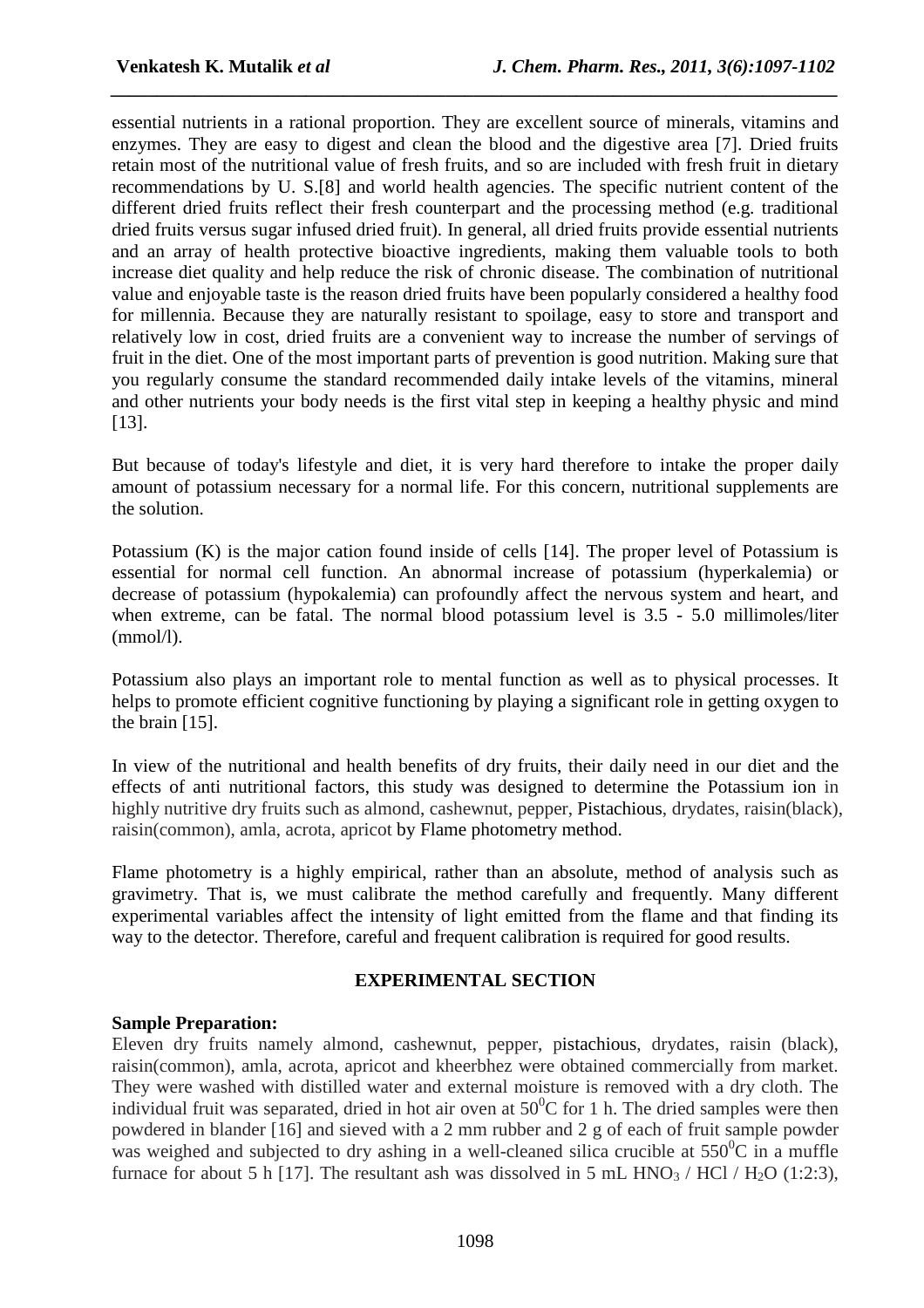heated gently on a hot plate until brown fumes disappeared. To the remaining residue in each crucible, 5 mL of DIW was added and heated till colorless solution was obtained. The mineral solution in each crucible was transferred into 100 mL volumetric flask by filtration through a Whatman filter paper No. 42 and the volume was made up to the mark with DIW. The solution was used for the determination of potassium by using a flame photometer (Systronic 129) as per AOAC, 1990 procedures.

*\_\_\_\_\_\_\_\_\_\_\_\_\_\_\_\_\_\_\_\_\_\_\_\_\_\_\_\_\_\_\_\_\_\_\_\_\_\_\_\_\_\_\_\_\_\_\_\_\_\_\_\_\_\_\_\_\_\_\_\_\_\_\_\_\_\_\_\_\_\_\_\_\_\_\_\_\_\_*

#### **Proximate composition:**

The ash, moisture and dry matter composition of samples were determined using standard methods (AOAC, 1990). Ash content was determined by incineration of 2g of the sample power placed in a muffle furnace maintained at  $550^{\circ}$ C for 3 h. the % of residue weighed was expressed as ash content. Moisture was determined by drying 2g sample in an oven at  $105^{\circ}$ C for 24h. The difference in weight gave the moisture content. Dry matter was determined as (100 - % of Moisture).

#### **Calculations:**

**100**  $(b-a)$ % of Moisture  $= \frac{(b-a)-(c-a)}{a-a} \times$ −  $=\frac{(b-a)-(c-a)}{c-a}$ 

$$
\% \text{ of Ash} = \frac{(c-a)}{(b-a)} \times 100
$$

 $a =$  Empty weight of Glass Petri dish

 $b = Weight of Petri dish + Sample before Over drying$ 

 $c = Weight of Petri dish + Sample before After drying$ 

#### **Measurment procedure:**

As per specifications of the flame photometer, pressure on pressure gauage was maintained at 10 lbs/sq.inch(0.7 kgs/cm<sup>2</sup>) and samples of dry fruits extracts were analysed for detection of potassium using standard potassium solutions and deionized water as reference as per instrument manual procedure. The instrument gives the concentration of the element in milli equivalent per liter.

The amount of potassium present in terms of mg /100g of dry fruit was calculated.

#### **Calculation:**

# **ppm = m.Eq of K<sup>+</sup> ion** × **Atomic weight of potassium mg** of ion present in 100 g of dry fruit  $=$  *ppm*  $\times$  0.1

#### **RESULTS AND DISCUSSION**

Table 1 gives the results of analysis of proximate composition of different fruits. From table it is evident that the moisture content varied between 4.2% in pepper to 22.7% in raisin black with the mean value of 10.345. The ash value ranged from 1.80 to 4.05% with the mean value of 2.634%, while dry matter ranged from 77.3 to 95.8 with the mean value of 89.864. The ash content and dry matter values were not varied much. The observed values of moisture and dry matter in fruits were found to be similar to those reported [18-20] for cashew nut, apricot and dry dates. Fruits with low moisture content could store for longer time without spoilage. Further, the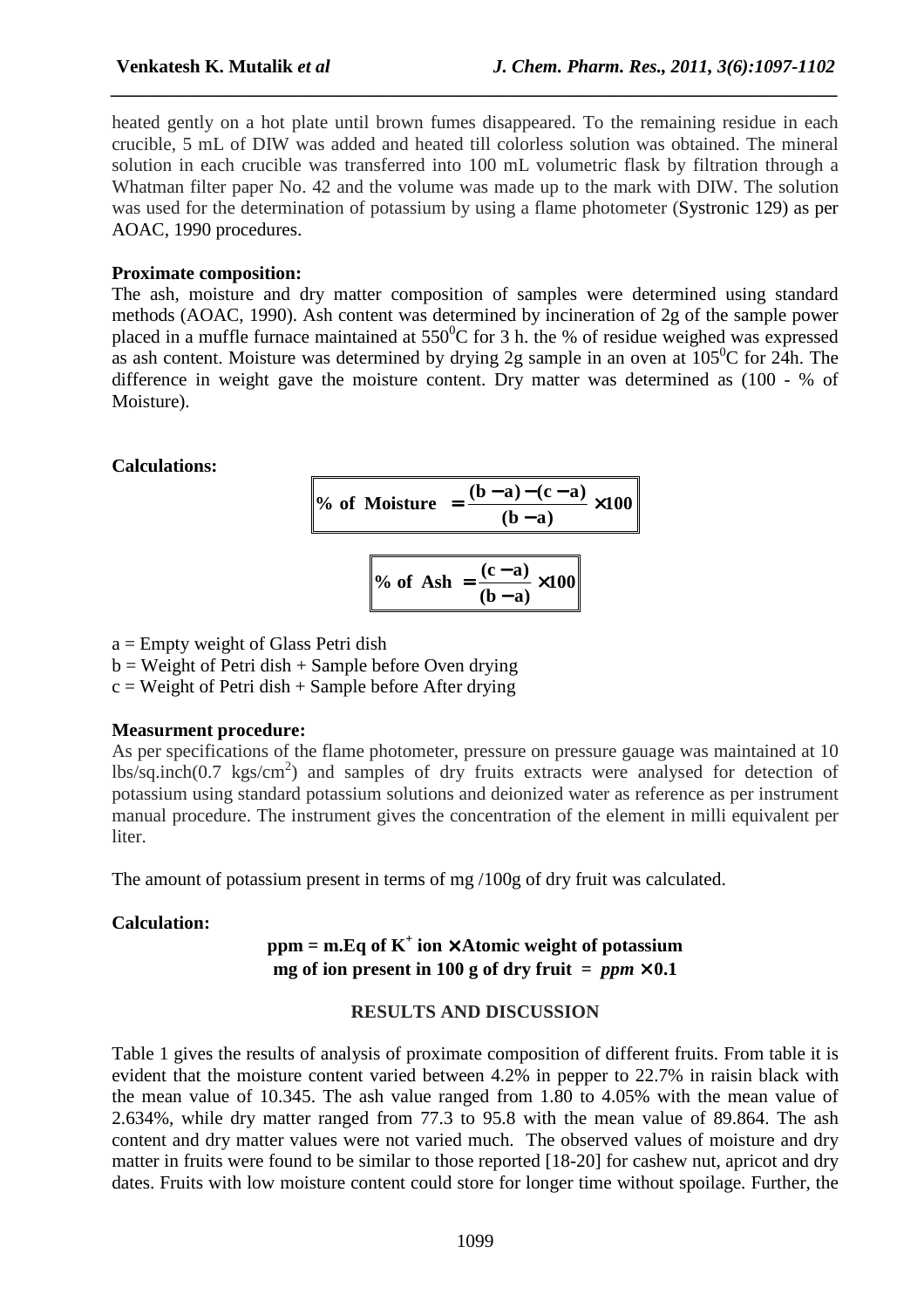fruits may have high nutritive value. Low values of %RSD highlighted the reproducibility of the results.

*\_\_\_\_\_\_\_\_\_\_\_\_\_\_\_\_\_\_\_\_\_\_\_\_\_\_\_\_\_\_\_\_\_\_\_\_\_\_\_\_\_\_\_\_\_\_\_\_\_\_\_\_\_\_\_\_\_\_\_\_\_\_\_\_\_\_\_\_\_\_\_\_\_\_\_\_\_\_*

Analyses can be made far more rapidly by the flame photometer compared to the best gravimetric and volumetric methods. With flame photometry, results can be produced promptly because of the direct analysis which is not possible with chemical methods. While both time and material may be saved by the use of the flame photometer, the responsibility of the operator is in no way reduced.

Once the range has been established and remains stable, it is often possible to take many successive readings which are reproducible and constant over a long period of time. In Table 2, the results of potassium content in standard solution are given. Validation data obtained with standard solutions are shown in Table.3, which demonstrate that the method is suitable for the analysis of potassium in several dry fruit extracts. The reproducibility of the results was evident from low % RSD values.

The applicability of the proposed method was examined by analyzing the content of potassium in different dry fruits and the corresponding results are shown in Table 4. The amounts of potassium in fruits like cashew nut, dry date and apricot were found to agree with of methods [18-20]. Potassium was found to be the most abundant with a level as high as 125.1 mg/100g in apricot and as low as 21.84 mg/100g in Chinese beans.

| S.<br>No. | <b>Fruit Sample</b>           | Moisture* $(\% )$ | $%$ RSD | Ash*, $\%$ | $%$ RSD | Dry matter* $(\% )$ | $%$ RSD |
|-----------|-------------------------------|-------------------|---------|------------|---------|---------------------|---------|
| 1.        | Kheer BeeZ<br>(Chinese beans) | 7.2               | 1.65    | 2.74       | 1.67    | 92.8                | 2.12    |
| 2.        | Almond                        | 7.4               | 1.78    | 2.81       | 1.98    | 92.6                | 2.05    |
| 3.        | Cashew                        | 6.9               | 2.05    | 2.64       | 1.54    | 93.1                | 1.76    |
| 4.        | Pepper                        | 4.2               | 2.12    | 3.51       | 1.49    | 95.8                | 1.98    |
| 5.        | Pistachious                   | 7.3               | 2.04    | 2.78       | 2.11    | 92.7                | 1.58    |
| 6.        | Dry Dates                     | 9.1               | 1.99    | 1.88       | 1.89    | 91.9                | 2.14    |
| 7.        | Raisin(Black)                 | 22.7              | 1.64    | 2.18       | 2.15    | 77.3                | 2.02    |
| 8.        | Raisin(Common)                | 21.2              | 2.15    | 1.87       | 2.08    | 78.8                | 1.74    |
| 9.        | Amla                          | 10.7              | 1.87    | 2.68       | 2.03    | 89.3                | 1.59    |
| 10.       | Acrota                        | 4.7               | 1.66    | 1.80       | 1.56    | 95.3                | 2.04    |
| 11.       | Apricot                       | 11.09             | 1.89    | 4.05       | 1.96    | 88.9                | 2.13    |

|  | <b>Table.1: Proximate composition of fruits</b> |
|--|-------------------------------------------------|
|--|-------------------------------------------------|

*\* Average of 5 determinations* 

|  |  | Table.2: Data for Standard Potassium solution Analysis |  |  |
|--|--|--------------------------------------------------------|--|--|
|--|--|--------------------------------------------------------|--|--|

| S. No. | Potassium $(K^+)$        |                       |                      |         |         |  |  |
|--------|--------------------------|-----------------------|----------------------|---------|---------|--|--|
|        | <b>Standard Solution</b> | <b>Amount Present</b> | <b>Amount*</b> Found | % Found | $%$ RSD |  |  |
|        | $20 \text{ mg/L}$        | 0.512                 | 0.510                | 99.6    | 2.16    |  |  |
|        | $40 \text{ mg/L}$        | 1.024                 | 1.021                | 99.7    | 2.22    |  |  |
|        | $60 \text{ mg/L}$        | 1.536                 | 1.528                | 99.5    | 2.04    |  |  |
|        | $80 \text{ mg/L}$        | 2.048                 | 2.050                | 100     | 2.34    |  |  |
|        | $100 \text{ mg/L}$       | 2.56                  | 2.54                 | 99.22   | 1.87    |  |  |

*\* Average of 5 determinations* 

#### **Table.3: Statistical Validation for the analysis of Standard Potassium solution**

| Component         | Mean value |      | $\%$ RSD <sup>*</sup> | $%$ Error |  |
|-------------------|------------|------|-----------------------|-----------|--|
| Potassium $(K^+)$ | 100.0      | 9912 | 48                    | O 88      |  |

\* Average of 5 determinations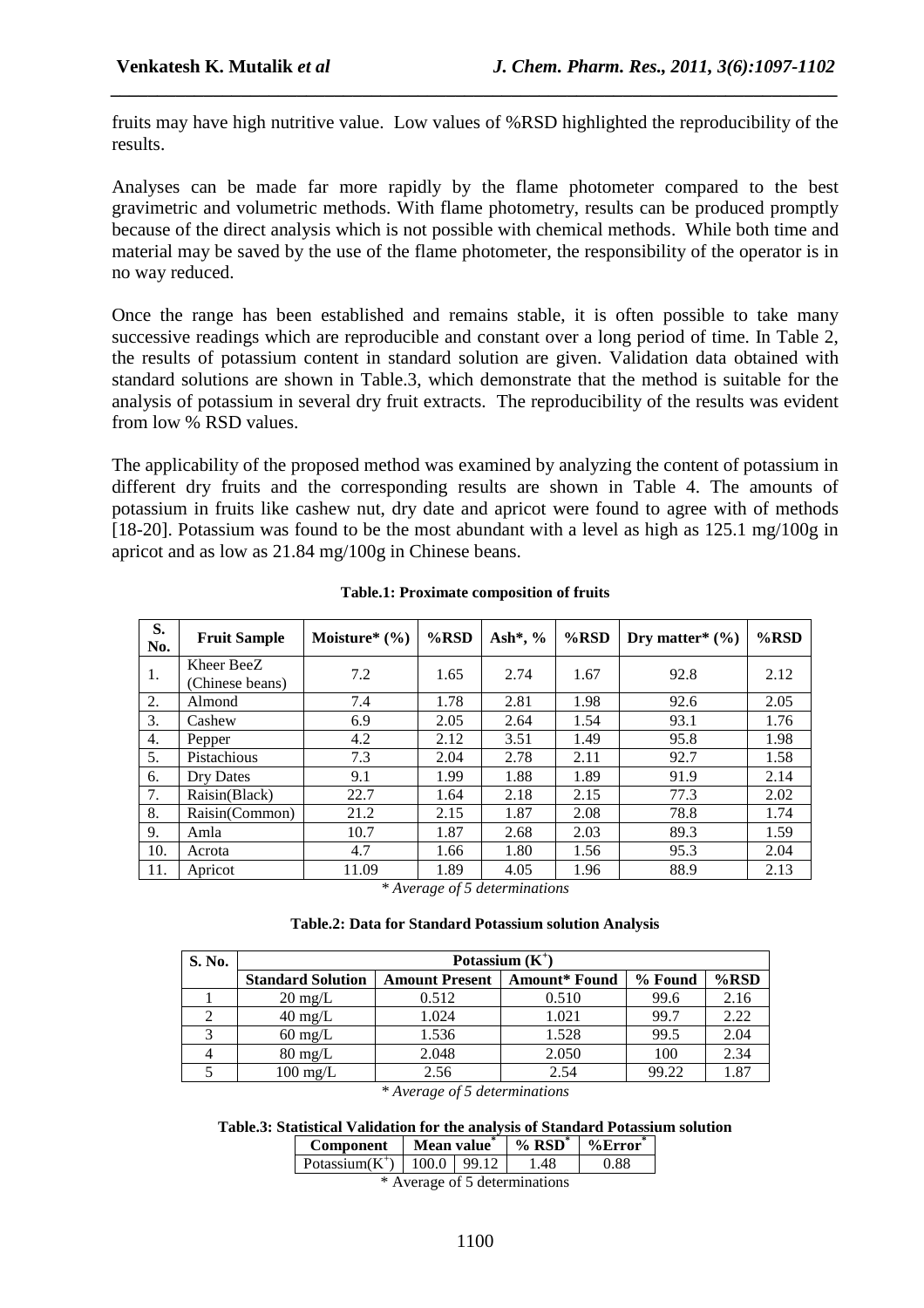In order to check the accuracy of the proposed methods, we have also analyzed the samples for potassium content by atomic absorption spectrophotometric method (using GBC-932 Atomic Absorption Spectrophotometer) and the results obtained are shown in Table 5. As evident from Table 5, the results agree favorably. The results are also supported by low RSD values.

*\_\_\_\_\_\_\_\_\_\_\_\_\_\_\_\_\_\_\_\_\_\_\_\_\_\_\_\_\_\_\_\_\_\_\_\_\_\_\_\_\_\_\_\_\_\_\_\_\_\_\_\_\_\_\_\_\_\_\_\_\_\_\_\_\_\_\_\_\_\_\_\_\_\_\_\_\_\_*

Potassium is an essential nutrient used to maintain fluid and electrolyte balance pH regulation in the body and it is also associated with protein and carbohydrate metabolism. A deficiency in potassium causes fatigue, irritability, and hypertension (increased blood pressure). Overdose of potassium from natural sources is nearly impossible, however, it is possible to consume too much potassium via potassium salts which can lead to nausea, vomiting, and even heart attack. The current recommended daily allowance for potassium is a whopping 3.5 grams, below is a list of fruits high in potassium.

| Sl. No. | <b>Fruit Sample</b>        | In m. Eq $/L$ | In ppm | mg/100g | %RSD |
|---------|----------------------------|---------------|--------|---------|------|
| 1.      | Kheer BeeZ (Chinese beans) | 0.56          | 21.84  | 21.84   | 1.34 |
| 2.      | Almond                     | 0.77          | 29.84  | 29.84   | 1.67 |
| 3.      | Cashew                     | 0.78          | 30.42  | 30.42   | 1.47 |
| 4.      | Pepper                     | 0.88          | 34.32  | 34.32   | 1.98 |
| 5.      | Pistachious                | 0.86          | 33.35  | 33.35   | 1.78 |
| 6.      | Dry Dates                  | 0.57          | 22.04  | 22.04   | 2.03 |
| 7.      | Raisin(Black)              | 1.54          | 59.87  | 59.87   | 2.07 |
| 8.      | Raisin(Common)             | 1.22          | 47.39  | 47.39   | 2.11 |
| 9.      | Amla                       | 1.59          | 62.01  | 62.01   | 1.43 |
| 10.     | Acrota                     | 1.08          | 42.12  | 42.12   | 1.66 |
| 11.     | Apricot                    | 3.21          | 125.19 | 125.19  | 1.87 |

#### **Table.4: Potassium content in Dry Fruits**

*\* Average of 5 determinations* 

|         |                            | <b>AAS</b>     |         | <b>Flame Photometry</b> |         |
|---------|----------------------------|----------------|---------|-------------------------|---------|
| Sl. No. | <b>Fruit Sample</b>        | In $\mu$ g /ml | $%$ RSD | mg/100g                 | $%$ RSD |
| 1.      | Kheer BeeZ (Chinese beans) | 20.7           | 2.15    | 21.84                   | 2.11    |
| 2.      | Almond                     | 23.4           | 2.22    | 29.84                   | 2.03    |
| 3.      | Cashew                     | 29.4           | 2.13    | 30.42                   | 2.18    |
| 4.      | Pepper                     | 28.0           | 2.02    | 34.32                   | 2.11    |
| 5.      | Pistachious                | 35.2           | 1.87    | 33.35                   | 2.03    |
| 6.      | Dry Dates                  | 22.8           | 1.56    | 22.04                   | 1.79    |
| 7.      | Raisin(Black)              | 62.4           | 2.01    | 59.87                   | 1.56    |
| 8.      | Raisin(Common)             | 47.6           | 2.16    | 47.39                   | 2.03    |
| 9.      | Amla                       | 69.1           | 2.11    | 62.01                   | 2.07    |
| 10.     | Acrota                     | 43.6           | 2.04    | 42.12                   | 1.69    |
| 11.     | Apricot                    | 126.0          | 2.14    | 125.19                  | 1.94    |

#### **Table.5: AAS data of measured Potassium content in Dry Fruits**

*Average of 5 determinations* 

#### **CONCLUSION**

The proposed flame photometric method was successfully employed to estimate the amount of potassium in eleven different dry fruits. The proposed method was found to be simple, specific, accurate and precise. This study provided yielded results so as to compare mineral content of different fruits. More study on physicochemical characteristics in different fruits is needed. The out come of this investigation has greatly illustrated the potassium content of the fruits as quality food with good nutritive and medicinal properties. Hence, the proposed method can be